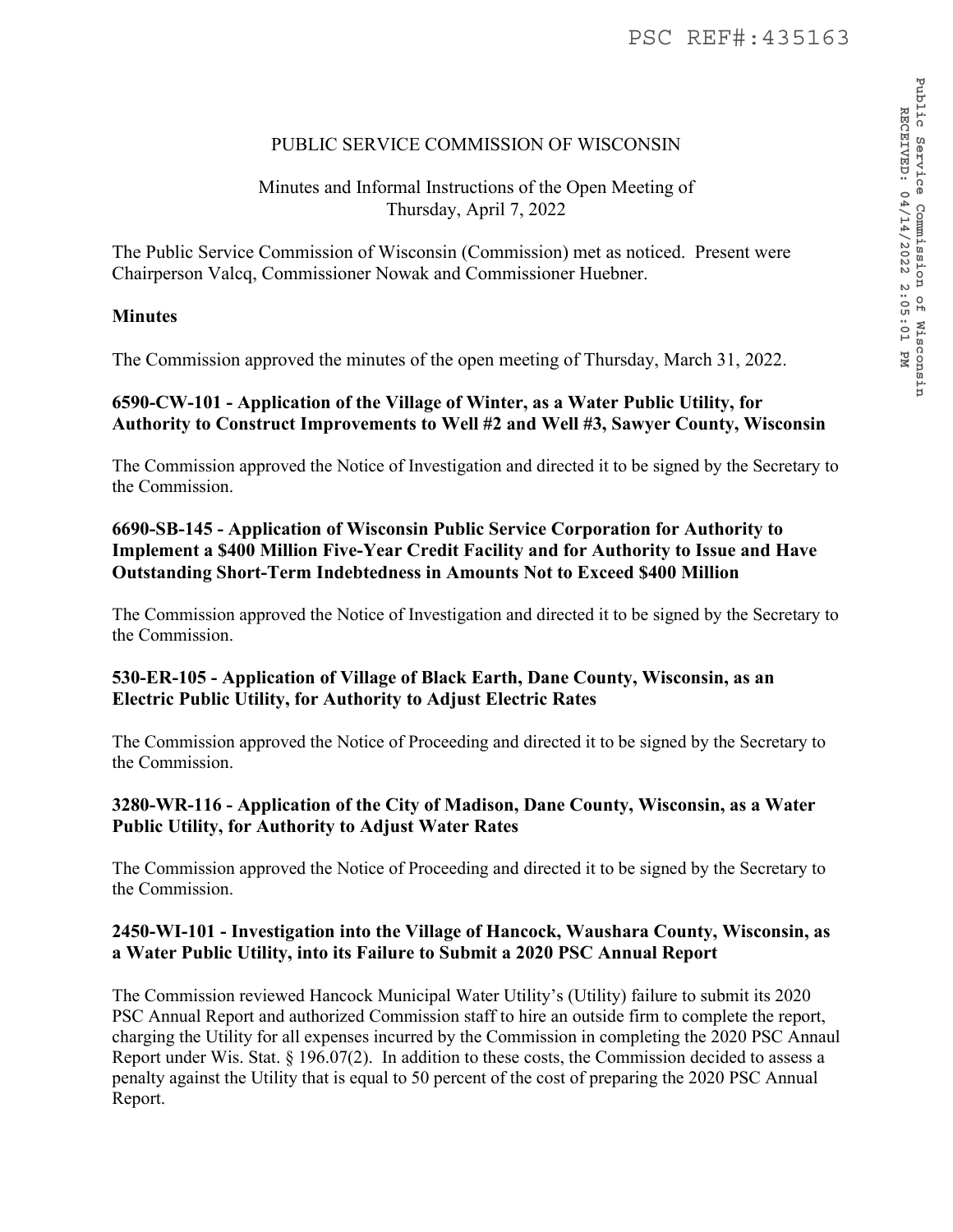If the Utility fails to provide or give access to the documentation necessary to prepare the Annual Report or fails to make the payments and penalties assessed relating to this matter, the Commission authorized referral of the matter to the Wisconsin Department of Justice for further investigation and assistance in obtaining compliance and to assess additional penalties as allowed under Wis. Stat. § 196.66.

The Commission directed the Division of Water Utility Regulation and Analysis to draft an order consistent with its discussion.

# **5-EI-158 - Roadmap to Zero Carbon Investigation**

The Commission reviewed the status of the Commission's investigation into a roadmap to zero carbon and decided that it will take further action through one or more additional workshops, further analysis, and requests for public comment, including to solicit stakeholder comments about workshop topics and content.

The Commission directed the Division of Energy Regulation and Analysis to draft and order consistent with its discussion.

#### **1-IC-536 - Application for Intervenor Compensation filed by RENEW Wisconsin, Inc to Participate in Docket 4220-TE-109**

The Commission approved the request of RENEW Wisconsin, Inc. for intervenor compensation in the amount of \$20,000 for its participation in docket 4220-TE-109.

Commissioner Nowak dissented.

The Commission directed the Division of Energy Regulation and Analysis to draft an order consistent with its discussion.

## **1-IC-537 - Application for Intervenor Compensation filed by RENEW Wisconsin, Inc to Participate in Docket 6680-TE-107**

The Commission approved the request of RENEW Wisconsin, Inc. for intervenor compensation in the amount of \$20,000 for its participation in docket 6680-TE-107.

Commissioner Nowak dissented.

The Commission directed the Division of Energy Regulation and Analysis to draft an order consistent with its discussion.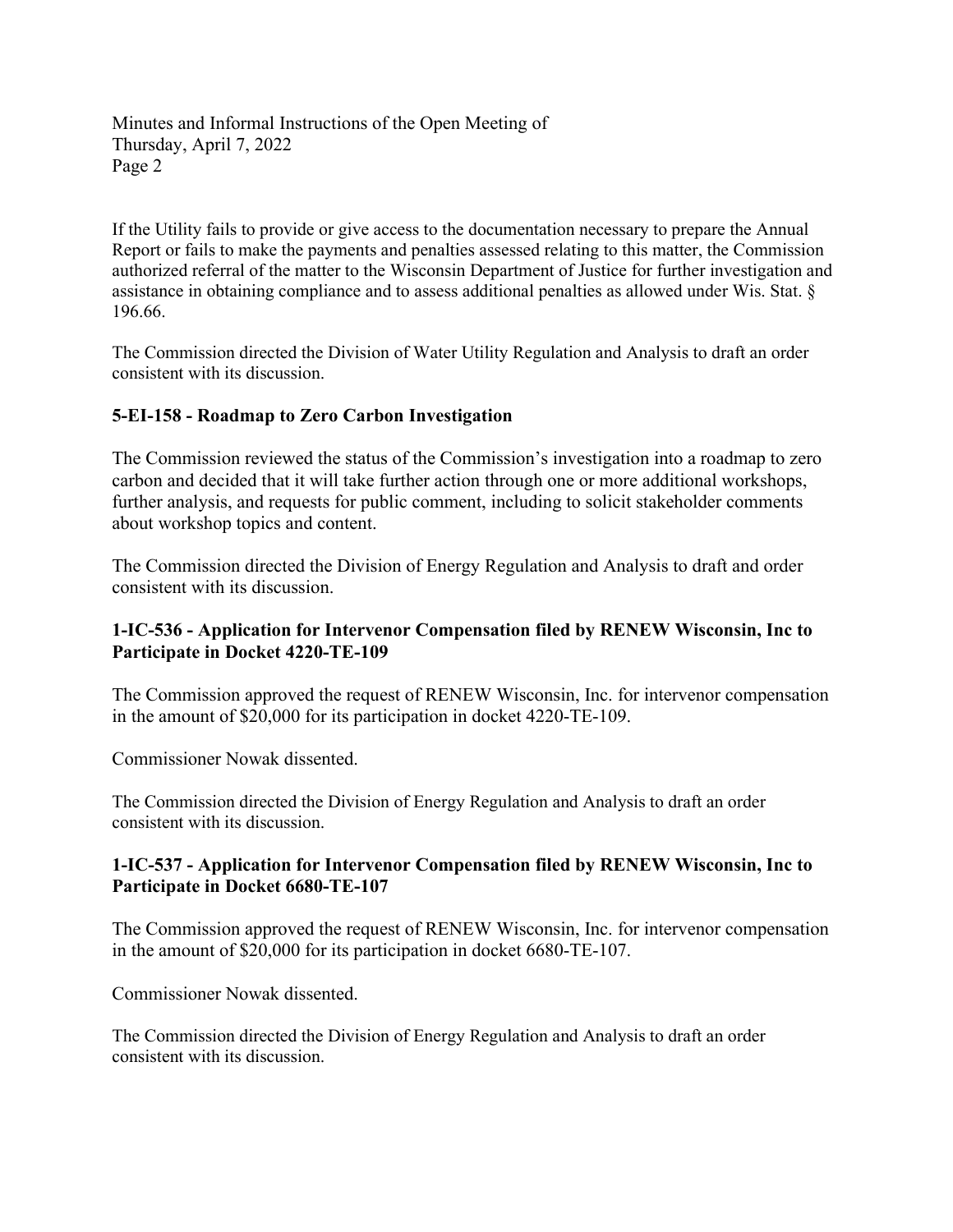# **5-FE-104 - Quadrennial Planning Process IV**

The Commission reviewed various macro policies and priorities as part of Phase I of the Commission's Quadrennial Planning Process IV (Quad IV) for the Focus on Energy program (Focus) and provided the following direction to Commission staff for incorporation into further Quad IV planning activities:

1. Focus should play a larger role in cost-effectively reducing carbon emissions and Quad IV should serve as a transitional period during which the program continues to emphasize energy savings but also seeks to make measurable progress toward a transition to greater emphasis on reducing carbon emissions.

The Commission directed the Evaluation Work Group (EWG) to develop recommendations to operationalize enhanced measurement and tracking of the program's carbon emissions reduction impacts for the purposes of program evaluation and performance tracking.

Commissioner Nowak dissented.

2. Focus shall continue not to claim savings and other benefits from directly supporting beneficial electrification where fuel switching from unregulated fuels to electricity provided by a participating utility occurs through its own programs and offerings.

Commissioner Huebner dissented.

3. Focus shall use Quad IV as a transitional period to position the program to take on a larger role in promoting beneficial electrification statewide.

Commissioner Nowak dissented.

4. The Focus Program Administrator shall develop and maintain a menu of options for utility voluntary programs to be shared with participating Focus utilities.

Commissioner Nowak dissented.

- 5. Focus shall maintain its current level of support for utility demand response programs.
- 6. The Focus program should continue to offer income-qualified programs but coordinate with the Department of Administration weatherization programs to further fill potential gaps in its low-income offerings and should additionally explore developing a community-based pilot(s) in one or more targeted communities.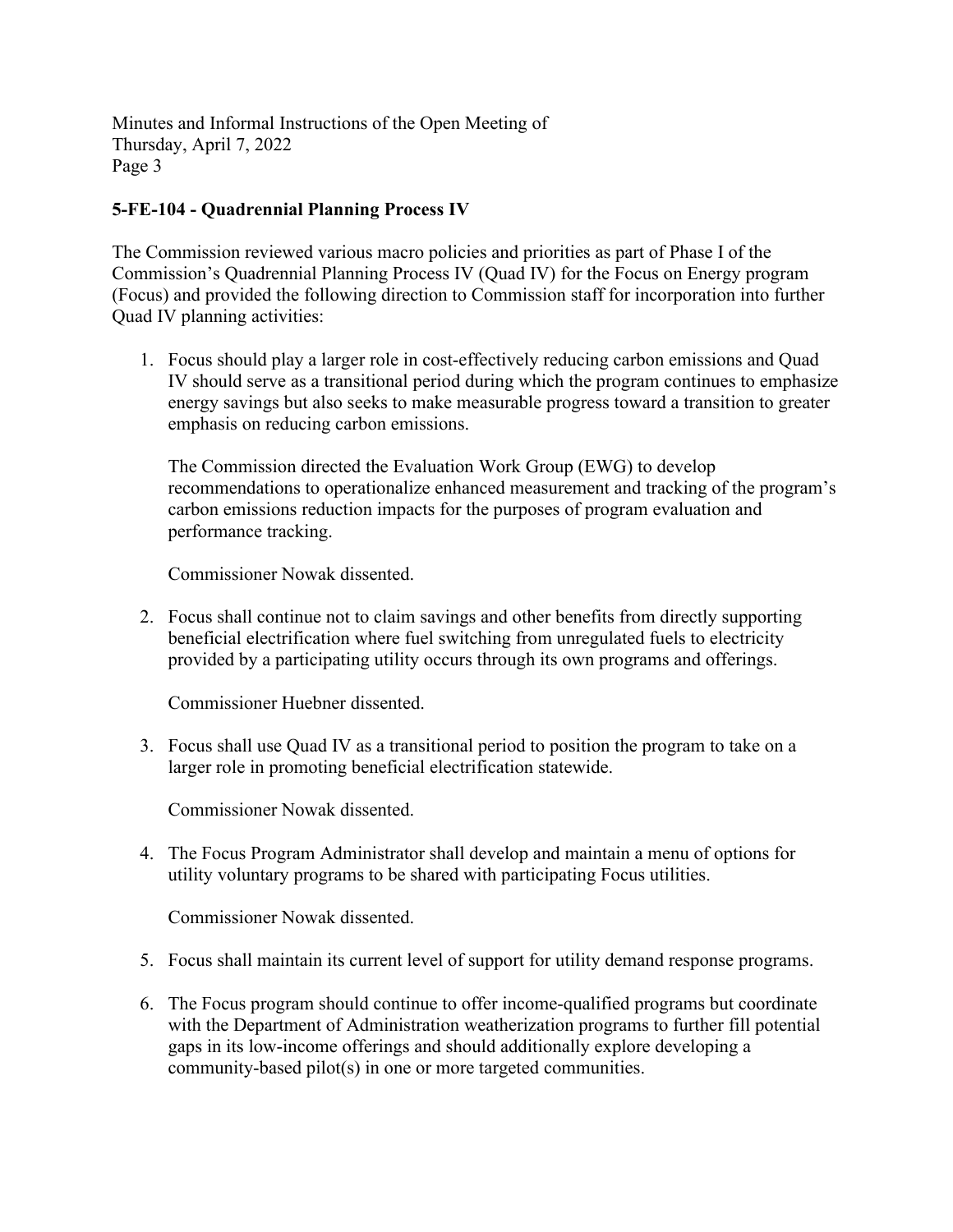> The Commission directed the Focus Program Administrator to convene a stakeholder group that includes community-based organizations that work with marginalized communities to gather input on effective methods to reduce barriers in order to effectively reach these customers. The Commission further directed the Focus Program Administrator to develop Key Performance Inidicators for income-qualified programs for the Commission's consideration in Phase III of the Quad IV Planning Process.

Commissioner Nowak dissented.

The Commission laid the matter over and directed Commission staff to continue to work through the Quad IV Planning Process and return to the Commission for consideration of Phase II items (micro implementation, cost effectiveness, budget and other decisional items).

## **9811-CE-100 - Application for a Certificate of Public Convenience and Necessity of Koshkonong Solar Energy Center LLC to Construct a Solar Electric Generation Facility in the Towns of Christiana and Deerfield, Dane County, Wisconsin**

The Commission reviewed the application for a Certificate of Public Convenience and Necessity (CPCN) of Koshkonong Solar Energy Center LLC (applicant) to construct a solar electric generation facility in the Towns of Christiana and Deerfield, Dane County, Wisconsin (project), discussed the record and made the following preliminary determinations:

- 1. No Energy Priorities Law alternatives exist that are cost-effective, technically feasible, and environmentally sound alternatives to the proposed project.
- 2. The proposed project will not have a material adverse impact on competition in the relevant wholesale electric service market.
- 3. The project complies with Wis. Stat. § 196.491(3)(d)6. and would not unreasonably interfere with the orderly land use and development plans for the area involved.
- 4. No existing brownfield sites meet the siting criteria for the proposed project.
- 5. All of the proposed and alternative solar array sites meet the siting criteria of Wis. Stat. § 196.491(3)(d)3.
- 6. All of the following conditions are necessary for the approval of this project:
	- a. The applicant is authorized to construct the proposed solar PV electric generation and bulk energy storage system facilities, as described in the application, and data request responses, and as modified by the Final Decision.
	- b. The applicant may use the authorized proposed or alternative array sites as needed to accommodate environmental, technical, and landowner issues as they arise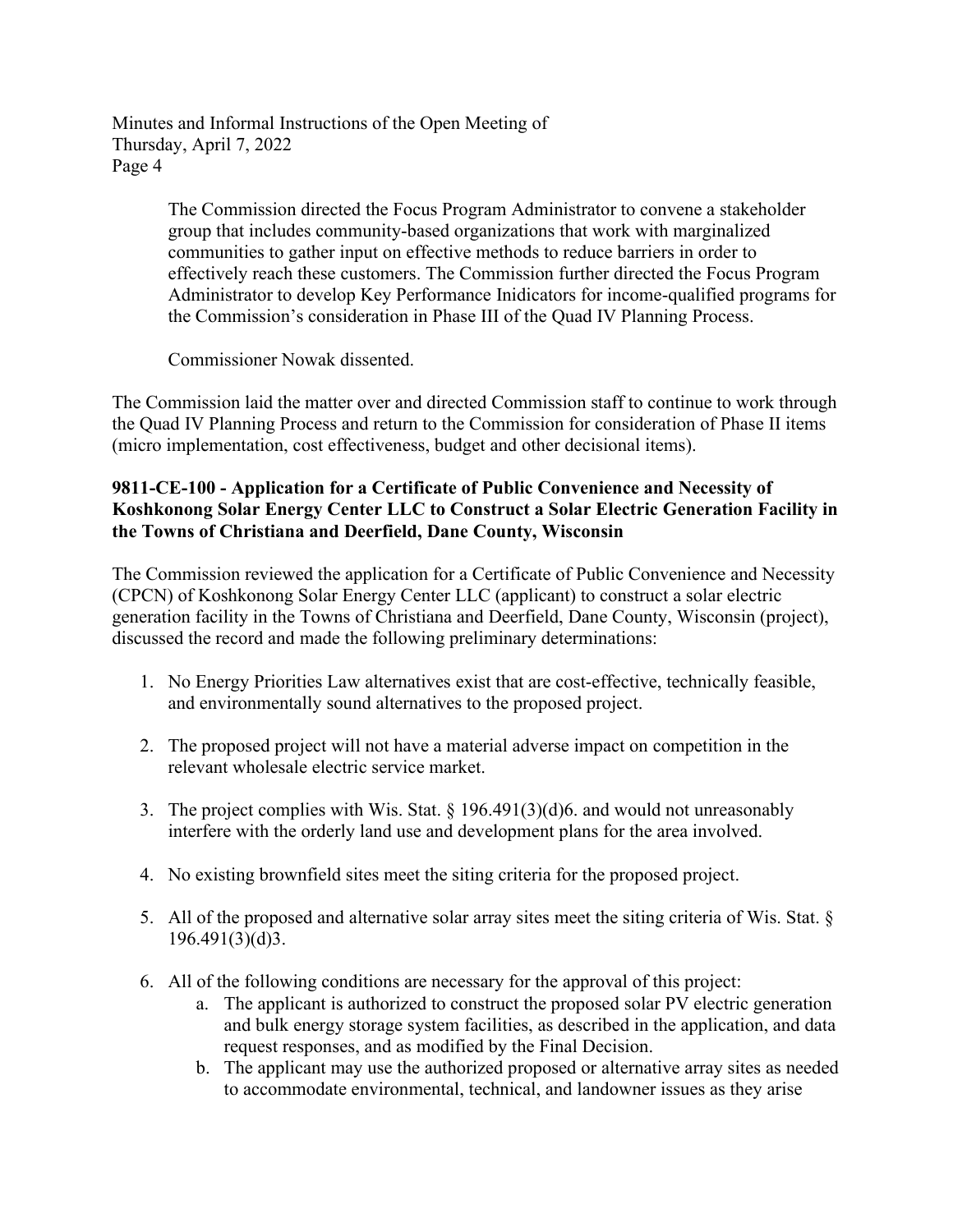> during construction of the project, provided however, that the project size shall remain at the maximum nameplate capacity approved in this order. If the situation arises where the applicant elects to use an alternative array area, the applicant shall provide written notice to the Commission identifying such alternative arrays within 30 days of the decision to use the alternative arrays.

- c. The applicant and its selected contractor shall participate in a pre-construction meeting with Commission and DNR staff to discuss construction plans and/or final site designs, permits, and associated requirements, and Best Management Practices. The materials list must be provided to Commission and DNR staff 14 days prior to the meeting date to allow time for review.
- d. Should the scope, design, or location of the project change significantly, the applicant shall notify the Commission within 30 days of becoming aware of possible changes. The applicant shall obtain approval from the Commission before proceeding with any substantial change in the scope, design, size, or location of the approved project.
- e. If the applicant cancels the project or enters into any arrangement with another party or parties other than Wisconsin Electric Power Company, Wisconsin Public Service Corporation, and Madison Gas and Electric Company regarding ownership or operation of the proposed facilities, the applicant shall provide prior notice to the Commission.
- f. All commitments made by the applicant in its application, subsequent filings, and the provisions of the Final Decision shall apply to the applicant, any agents, contractors, successors, assigns, corporate affiliates, and any future owners or operators of the project.
- g. The transfer of rights and obligations under this CPCN to a third party does not confer either additional rights or obligations upon that third party than what is afforded to the applicant at the time of application and as specified in this Final Decision. If a successor, assign, or future owner or operator of the project is a public utility, this CPCN is conditional upon the public utility waiving any rights it may otherwise have under Wis. Stat. §§ 32.02 and 32.075(2) for the project. This CPCN does not confer any "right to acquire real estate or personal property appurtenant thereto or interest therein for such project by condemnation" under Wis. Stat. §§ 32.02 or 32.075(2) as otherwise provided under Wis. Stat. §  $32.03(5)(a)$ .
- h. The applicant shall obtain all necessary federal, state, and local permits prior to commencement of construction on the portion of the project requiring the permit.
- i. The applicant shall perform pre- and post-construction noise studies as described in the most current version of the PSC Noise Measurement Protocol. The applicant shall work with Commission staff to determine appropriate locations and conditions for the noise measurements. In the event of a substantial change to the proposed facility layout, the applicant shall confer with Commission staff to determine if a new pre-construction noise study must be completed. The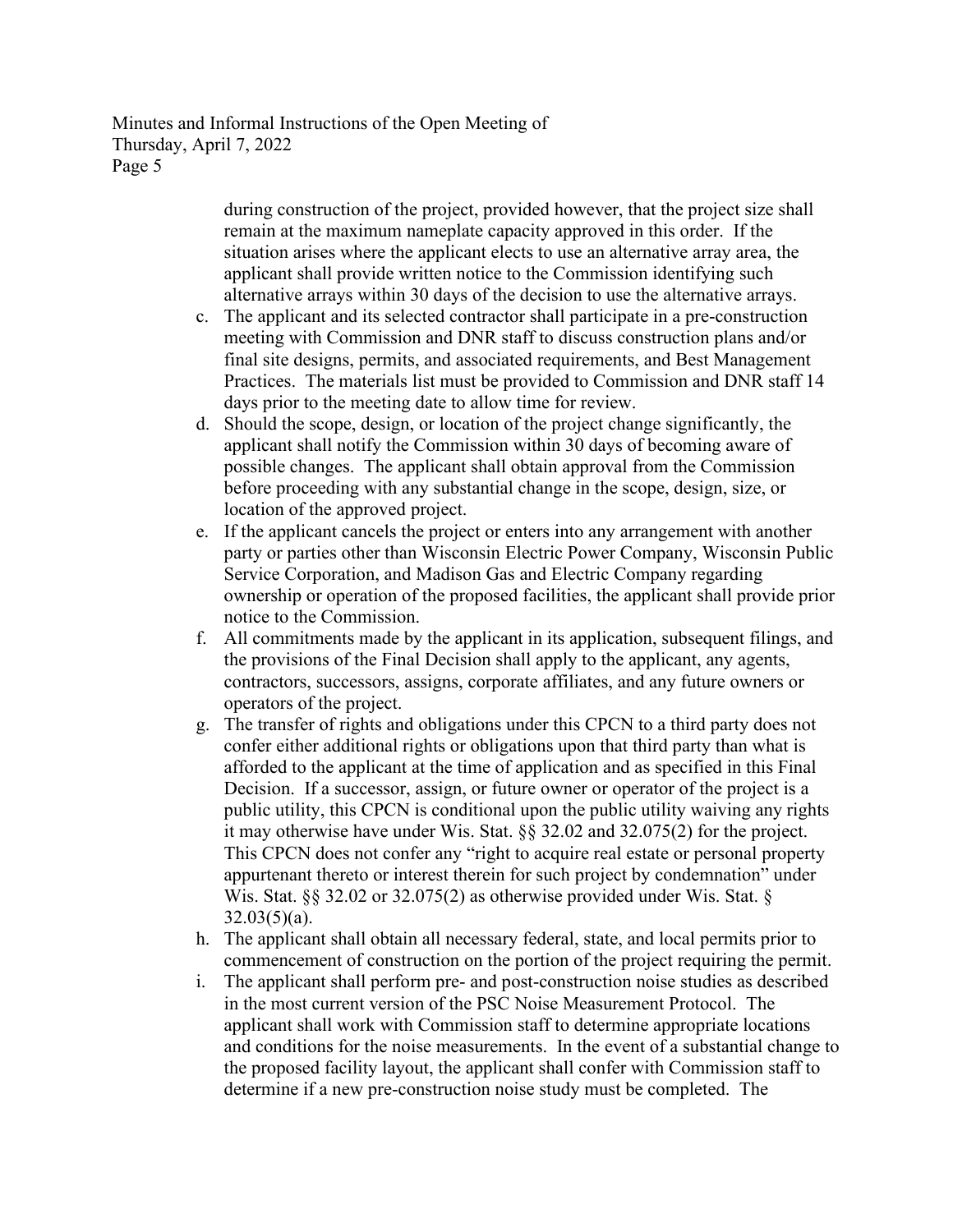> applicant shall file a copy of the post-construction noise study report with the Commission.

- j. The applicant shall construct, maintain, and operate all applicable project facilities to comply with NEC or the National Electrical Safety Code and Wis. Admin. Code § PSC 114, as appropriate. In case of conflict or overlap between code requirements, the applicant shall construct, maintain, and operate all applicable project facilities to comply with whichever code has the more stringent requirements.
- k. The applicant shall conduct an updated Endangered Resources Review closer to the start date of construction (no more than one year prior to construction start).
- l. The applicant shall mitigate impacts to line-of-sight communications and landowners who can show disruption to broadcast communications postconstruction.
- m. Beginning with the quarter ending on a date to be determined by the Commission in the Final Decision, and within 30 days of the end of each quarter thereafter and continuing until the authorized facilities are fully operational, the applicant shall submit quarterly progress reports to the Commission that include all of the following:
	- i. The date that construction commences;
	- ii. Major construction and environmental milestones, including permits obtained, by agency, subject, and date;
	- iii. Summaries of the status of construction, the anticipated in-service date, and the overall percent of physical completion;
	- iv. The date that the facilities are placed in service.
- n. The CPCN is valid only if construction commences no later than one year after the latest of the following dates:
	- i. The date the Final Decision is served;
	- ii. The date when the applicant has received every federal and state permit, approval, and license that is required prior to commencement of construction by construction spread under the CPCN;
	- iii. The date when the deadlines expire for requesting administrative review or reconsideration of the CPCN and of the permits, approvals, and licenses described in par. (ii.);
	- iv. The date when the applicant receives the Final Decision, after exhaustion of judicial review, in every proceeding for judicial review concerning the CPCN and the permits, approvals, and licenses described in par. (ii.).
- o. If the applicant has not begun on-site physical construction of the applicant's authorized project within one year of the time period specified by the Final Decision, the certificate authorizing the approved project for which construction has not commenced shall become void unless the applicant:
	- i. Files a written request of an extension of time with the Commission before the effective date on which the Certificate becomes void; and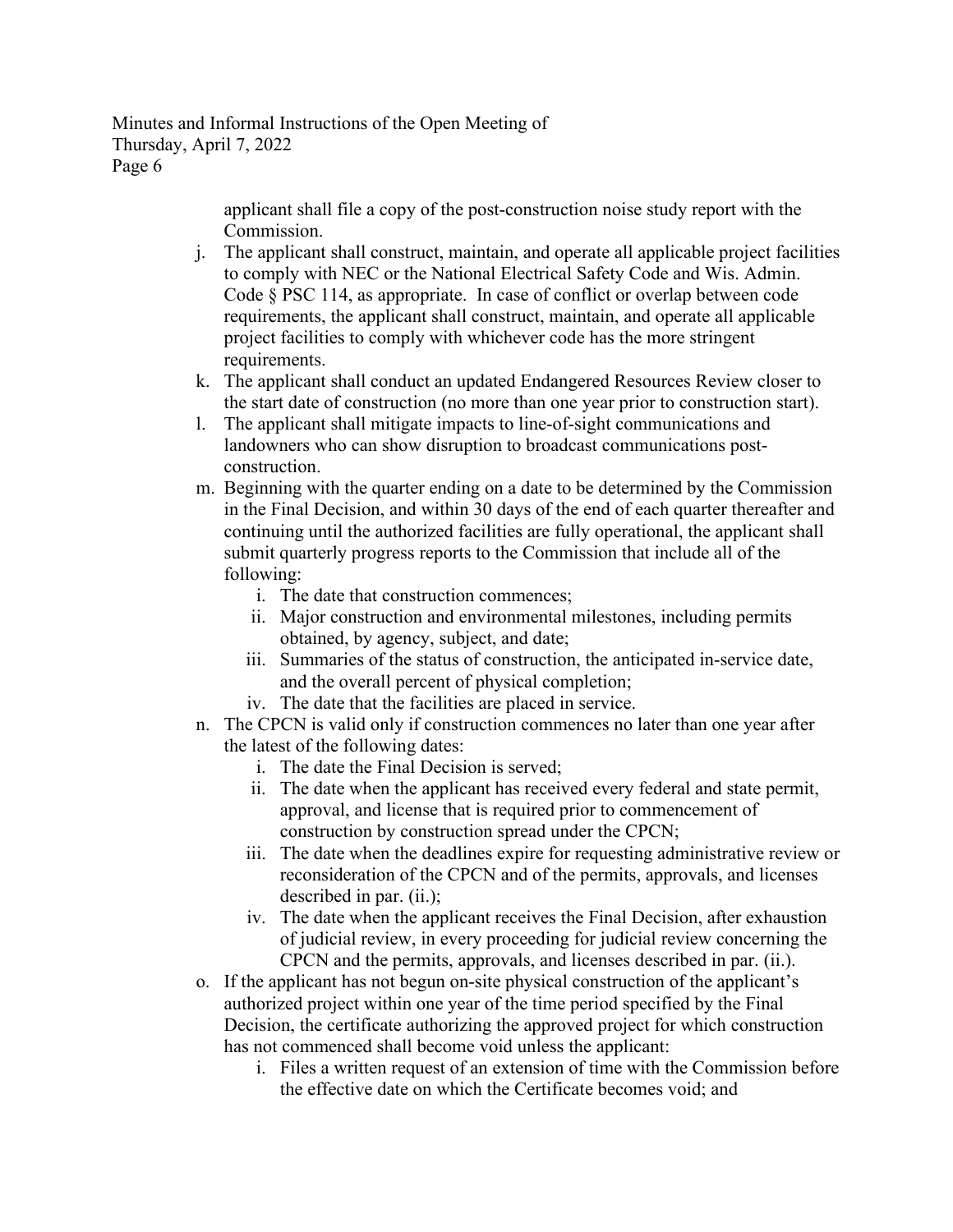- ii. Is granted an extension by the Commission.
- p. If the applicant has not begun on-site physical construction of the authorized project and has not filed a written request for an extension before the date that this certificate becomes void, the applicant shall inform the Commission of those facts within 20 days after the date on which the certificate becomes void.
- q. The Final Decision takes effect one day after the date of service.
- r. Jurisdiction is retained.
- 7. The applicant may propose minor adjustments to the approved locations of project facilities for the protection of environmental resources, landowner requests, or technical design changes that arise during final stages of engineering (up to the authorized nameplate capacity of 300 MW), but any changes from the approved layout may not affect resources not discussed in the EA, nor may they affect new landowners who have not been given proper notice and hearing opportunity. The applicant shall consult with Commission staff regarding whether the change rises to the level where Commission review and approval is appropriate. For each proposed adjustment for which Commission review is appropriate, the applicant shall submit for Commission staff review and approval a letter describing: the nature of the requested change; the reason for the requested change; the incremental difference in any environmental impacts; communications with all potentially affected landowners regarding the change; documentation of discussions with other agencies regarding the change; and a map showing the approved layout and the proposed modification, property boundaries, relevant natural features such as woodlands, wetlands, waterways, and other sensitive areas. Approval of the requests is delegated to the Administrator of the Division of Energy Regulation and Analysis with advice and consent from the Administrator of the Division of Digital Access, Consumer, and Environmental Affairs.
- 8. The applicant shall work with the applicable distribution utility to make available stray voltage testing at each agricultural confined animal operation within one-half mile of the project area, pursuant to the stray voltage protocol established by the Commission, prior to construction and after the project is energized. The applicant shall work with the distribution utility and farm owner to rectify any identified stray voltage problem arising from the construction or operation of the project, in compliance with the Commission's stray voltage protocol. Prior to testing, the applicant shall work with the applicable distribution utility and Commission staff to determine where and how it will conduct the stray voltage measurements. The applicant shall report the results of its testing to Commission staff in writing.
- 9. The applicant shall provide notice of construction to all properties adjacent to the project prior to the commencement of construction. The notice shall include the contact information for a dedicated project contact person to answer questions about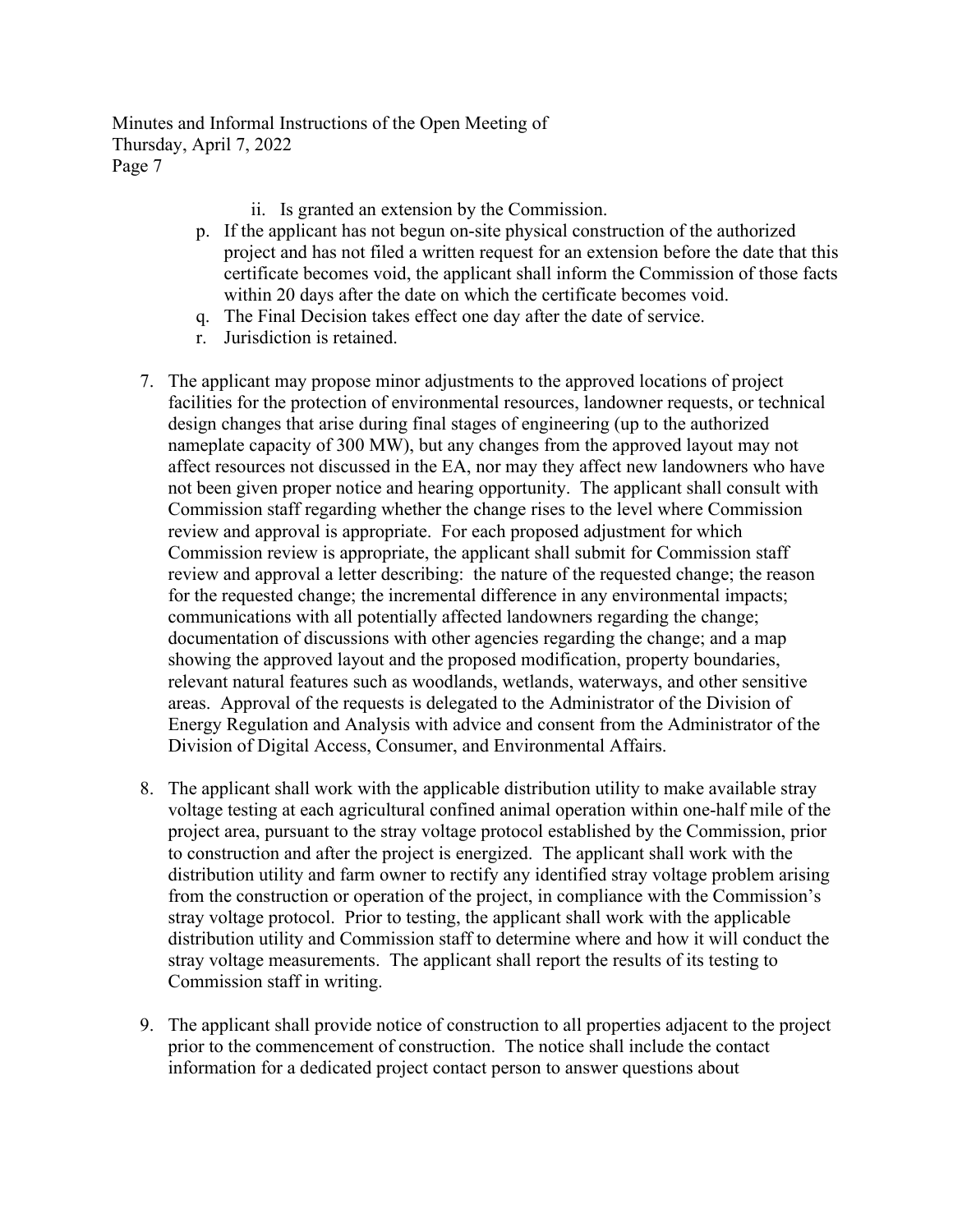> construction. In addition, the applicant shall clearly post contact information at construction site entrances.

- 10. The applicant shall work with interested non-participating landowners that are adjacent to solar panel arrays on one or more sides of their property to create visual buffers and screening in order to mitigate visual impacts, to the extent reasonable and economically feasible, and not otherwise impeding solar operations or access to sunlight.
- 11. The applicant shall raise the array fences a minimum of 6 inches off the ground or provide larger openings (roughly 1 foot by 1 foot) at intervals throughout the perimeter fence to allow for small animal movement.
- 12. The applicant shall provide a report when any Midcontinent Independent System Operator, Inc. (MISO) studies are complete on the inclusion of a battery energy storage system (BESS). The applicant shall update the Commission with a report on all MISO Definitive Planning Phase studies and shall provide the Commission with final detailed engineering plans for the BESS. If Commission staff identifies safety or reliability issues upon review of the plans and report, when considering safety and reliability, final location, individual hardships, and environmental factors, then the matter shall be returned to the Commission.
- 13. The following project-specific conditions reasonable to impose as a condition of approval for the construction and operation of the BESS project facilities:
	- a. The applicant shall construct, maintain, and operate all applicable BESS project facilities to comply with the International Fire Code 2018, as appropriate.
	- b. The applicant shall construct, maintain, and operate all applicable BESS project facilities to comply with the National Fire Protection Association (NFPA) 855 Standard for the Installation of Stationary Energy Storage Systems, as appropriate. All battery enclosures should be constructed, maintained, and operated as remote, outdoor, non-occupiable or cabinet type design, pursuant to NFPA 855. The applicant shall construct, maintain, and operate all applicable BESS project facilities to comply with the National Electrical Code (NEC) NFPA 70, as appropriate.
	- c. The applicant shall construct, maintain, and operate all applicable BESS project facilities to comply with the safety standards including UL 1973, 16 UL 1741, UL 9540, UL 9540A, and UN 38.3 as appropriate.
	- d. The applicant shall construct, maintain, and operate all applicable BESS project facilities to include an automatic fire suppression system that complies with the U.S. Environmental Protection Agency approved fire suppression agents with meeting all applicable fire suppression codes and regulations, in accordance with NFPA 855.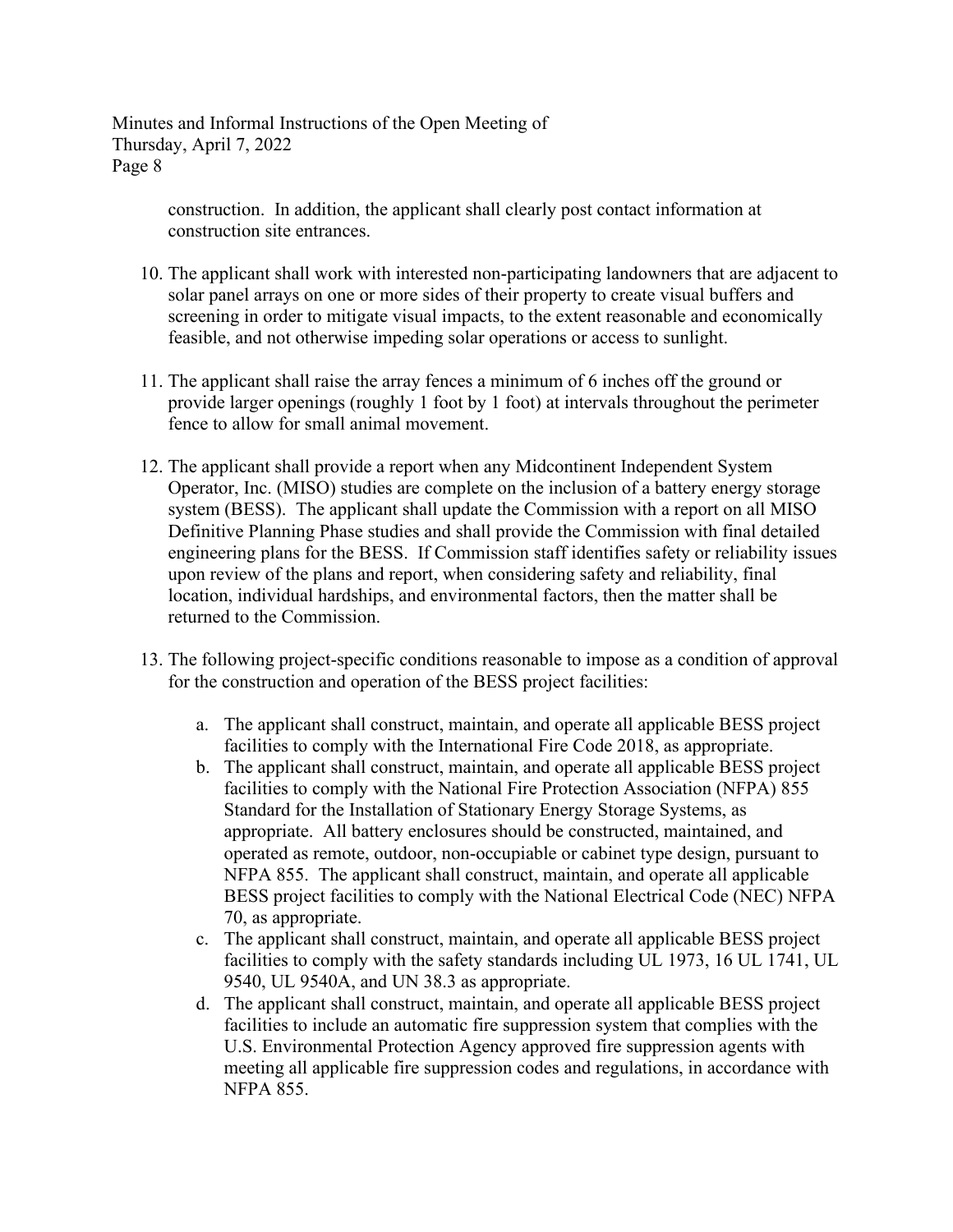- e. The applicant shall develop a site-specific emergency response program. The emergency response program shall include training and emergency procedures for fire, medical emergencies, and other situations.
- f. In case of conflict or overlap between code requirements, the applicant shall construct, maintain, and operate all applicable project facilities to comply with whichever code has the more stringent requirements.
- 14. The applicant shall decommission the proposed BESS facilities in a manner that is consistent with best practices in the industry in a manner to which it's being disposed of, as recommended by the U.S. Energy Storage Association, American Clean Power or similar successor organization.
- 15. An Independent Environmental Monitor is not necessary for approval of the proposed project.
- 16. Neither a standard setback requirement nor property-specific setback from project facilities as requested by non-participating landowners in the record is necessary for approval of the proposed project.
- 17. None of the other conditions or modifications to conditions suggested or described in the record are necessary for the approval of this project except as outlined above.
- 18. The Commission has complied with the Wisconsin Environmental Policy Act pursuant to Wis. Stat. § 1.11 and Wis. Admin. Code ch. PSC 4.
- 19. The proposed project will not have undue adverse impact on other environmental values as provided under Wis. Stat.  $\S$  196.491(3)(d)4.
- 20. The Commission grants a Certificate of Public Convenience and Necessity for the proposed project, with conditions.

Commissioner Huebner did not participate in the Commission's discussion and abstained from the Commission's consideration.

The Commission directed the Division of Energy Regulation and Analysis to draft an order consistent with its discussion. The draft final decision shall be returned to the Commission for review and approval.

The Commission adjourned the meeting at 12:28 p.m.